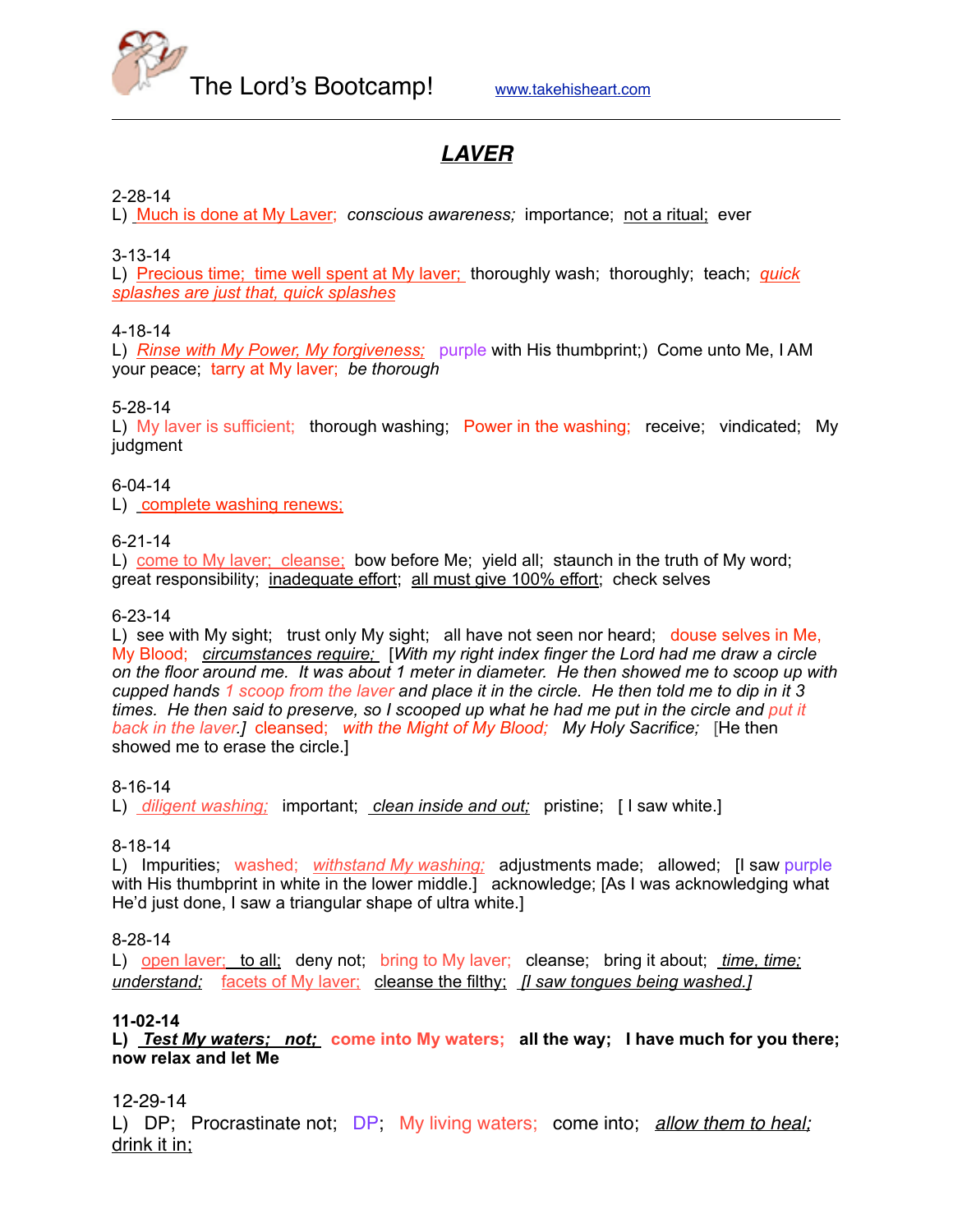#### 3-01-15

L) expunge; every cell clean; be it so activated;

# 3-03-15

L) stand tall, sure; (DPT); (DPT); enter My deep; much to learn; reap; (DPT) all hindrances disallowed;

HP) *step in; allow Me to cleanse deep within;* operate in white; (white) be it so

#### 3-07-15

L) Holy washing; allow Me; (DDP) every eye; *every eye clean and bright;* (DDPT) take not for granted; *allow Me, allow Me access to your eyes;* 

### 3-09-15

L) Laver time; more important than most realize; more facets than only washing and cleansing; *expect;* (DPT) (DPT) keep moving onward; allow and activate My directions; activate yourselves

#### 4-10-15

L) Laver time, special; (DDP) cleanse, cleanse; (DDP) look into the depths of the laver; understand its facets; cleansing, yes, but more, so much more; accept, receive; now let it grow, increase;

### 6-15-15

L) My laver; sufficient; quandary not; follow My Protocols; My purposes supersede; acknowledge; (I agree) thanks; *share with the lost; get their agreement*

### 6-16-15

L) water; drink of My water; living water; that you may live; My sustenance; come boldly; be not lax; nor hesitant; drink

### 7-14-15

L) *My water;* Pristine; cleanse with it; share it; share the truths of My water; living water; living within

#### 8-14-15

L) clean hearts; Bride; (washed my heart again) take seriously forget not; *keep hearts holy; Bride heart Holy;* wash with purpose; remember, remember

#### 8-31-15

L) My Pure water; teach them to wash in My Pure Water; that they may reap of the benefits; I desire to bless them; teach them, My Chosen

### 9-27-15

L) keep the washing pure; take not for granted; sincere; holy time; desecrate not

#### 10-07-15

L) Laver work important; inroads made; stand on that; let not enemy erode;